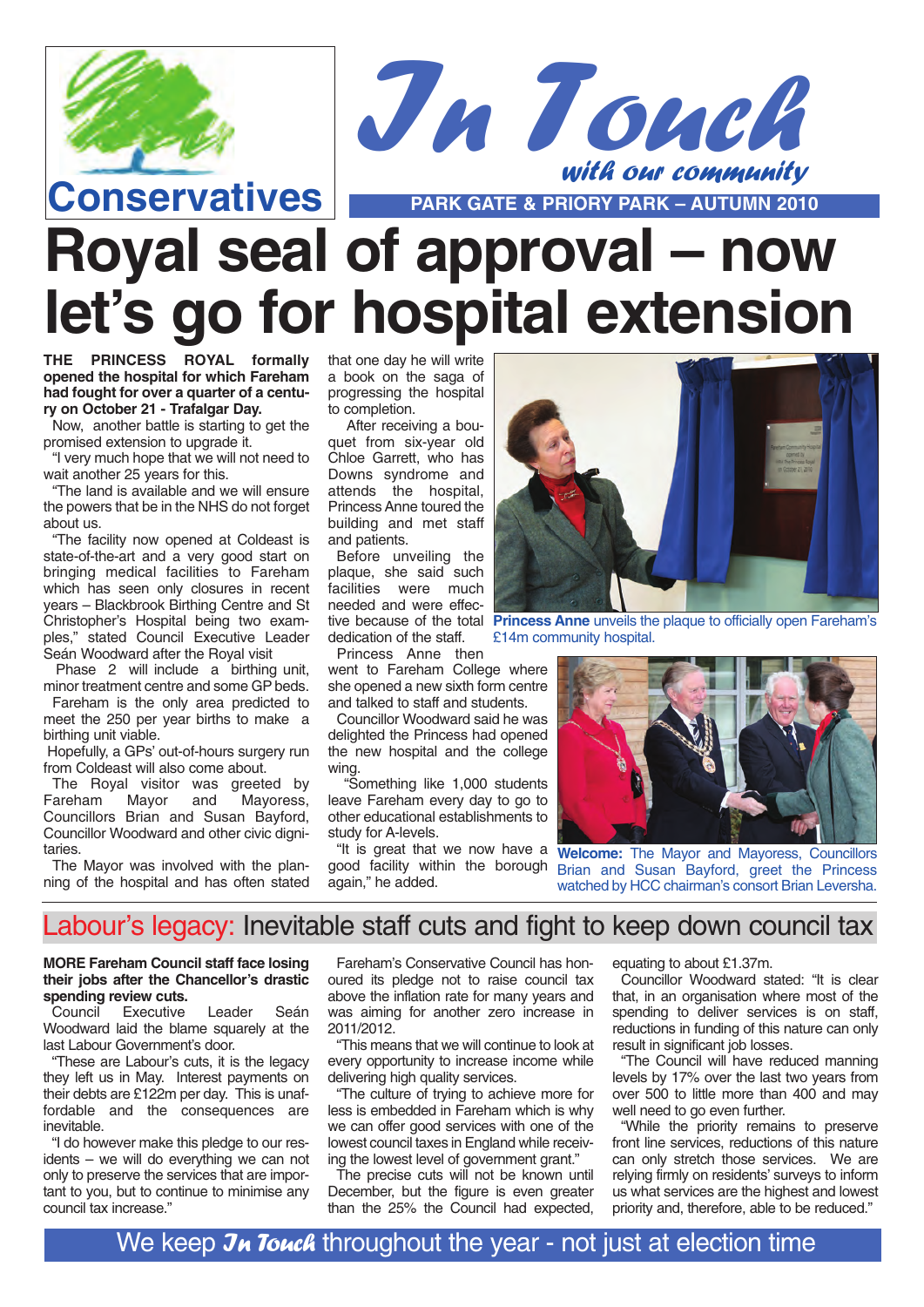

# **WARD NEWS BRIEFS**

#### **More buses**

First Bus has improved the 28 service from the end of October.

It re-scheduled the route with a re-timed service running hourly<br>between Whiteley. Whiteley, Locks Heath and<br>Fareham with fully Fareham with accessible low floor buses.

Good news for bus users, but be warned use it or lose it!

### **Grant aid**

Fareham Hampshire Action Team has agreed to provide<br>£10,000 towards towards improving paths and cycle routes in the Segensworth and Park Gate areas.

### **CAT meeting**

Western Wards<br>Community Action Community Team meeting was due to be held at Sarisbury Green Social Club on Wednesday, November 17, with anti-social behaviour and recyclables as the main topics.

Grants available<br>County Cour Councillor Seán Woodward has £10,000 available forgrants to local community groups. So far this year he has helped: •Sarisbury Infant School PTA play & learn Area £2,000. •Friends of Holly Hill Woodland Park work group training £1,000. If your organisation could benefit from a community grant, then<br>contact Councillor Councillor<br>without Woodward delay.

Grants must be used for specific items which are likely to benefit the organisation and the community.

### Burridge is on the verge of a colourful spring

**just around the corner, but autumn is the time to plant bulbs.**

And these members of Burridge and Park Gate WI are looking forward to a colourful display after planting a selection of crocus bulbs on the verges at the entrance to Burridge village.

It was part of the

planting scheme run by Fareham Council to enhance the roadsides throughout the Borough.

These bulbs will add to the daffodils that were planted by members several years ago under a similar scheme.



Janet Colley put down her trowel to take the picture above of fellow WI members (left to right) Lynda Foreman, Brenda Hirst (partly hidden), Marian Ellerton and Joyce Stimpson.

# **Holly Hill volunteers' major role in Britain In Bloom success story**



**Judgement day: (left to right) Volunteer Dave Munday, FBC Countryside Officer** Mark Trigwell, two Britain in Bloom judges, volunteer David Redwood and FBC Horticultural Development Officer Matt Wakefield taking the walk that led to Holly Hill winning a silver gilt in the Countryside Park category.

**FAREHAM'S success in Britain in Bloom was in no small way due to all the volunteers who work enthusiastically across the borough.** 

This enthusiasm is particularly evident in the group of volunteers known as the Friends of Holly Hill Woodland Park.

Over the past ten years the group has managed this jewel in Fareham's countryside crown under the direction of FBC ranger Mark Trigwell, and their efforts were recognised in the Britain in Bloom judges' report.

They said: "Holly Hill Woodland Park, with its very enthusiastic and hard working team of volunteers, is a real asset to the borough.

"The attractive and informative interpretation boards and leaflets give excellent guidance to the visitor.

"It was pleasing to see so many of the local community enjoying the park on the day of the judging tour."

The park is very popular with both local people and visitors from outside the borough.

Park Gate Councillor Brian Bayford, who met the volunteers on a 'Walking for Health' outing during the summer, said: "Fareham is lucky to have such enthusiastic volunteers at Holly Hill."

# Ready for any major

#### **FIRES, floods, earthquakes, plane crashes... fortunately they happen rarely in Fareham.**

Effective response to emergency is the<br>Borough Council's Borough responsibility and it must be ready to act on its own or support emergency services.

To do this it has a comprehensive emergency plan and a continuity plan to maintain essential services.

The oil spill at Fawley in June, which caused minor contamination of Hill Head beach, tested the procedures needed for a more serious event.

More recently, a fire at a scrap yard at Whiteley led to the evacuation of resi-<br>dents to Crofton to Crofton Community Centre, which also gave valuable service during the removal of pipe bombs from Daedalus airfield.

### **LOCAL winners in the Fareham in Bloom competition were:** Local 'In Bloom' contest winners

**Plantsman's back garden:** Gold – Mrs D Turner, Brook Lane; Silver – Mrs P Godding, Barnbrook Road.

**Plantsman's front garden:** Silver – Mrs D Turner, Mrs P Godding.<br>Sheltered housing housing: Gold & overall winner –<br>Locks Heath Dav Heath Day Centre.

**Best business premises:** Gold – Imperial Cars, Bridge Road. **Community floral display:** Silver gilt – Sarisbury Athletic CC. **Best public house:** Gold & overall winner – The Bold Forester, Bridge Road; Gold – The Old Ship, Bridge Road; Silver – The Spinnaker, Bridge Road.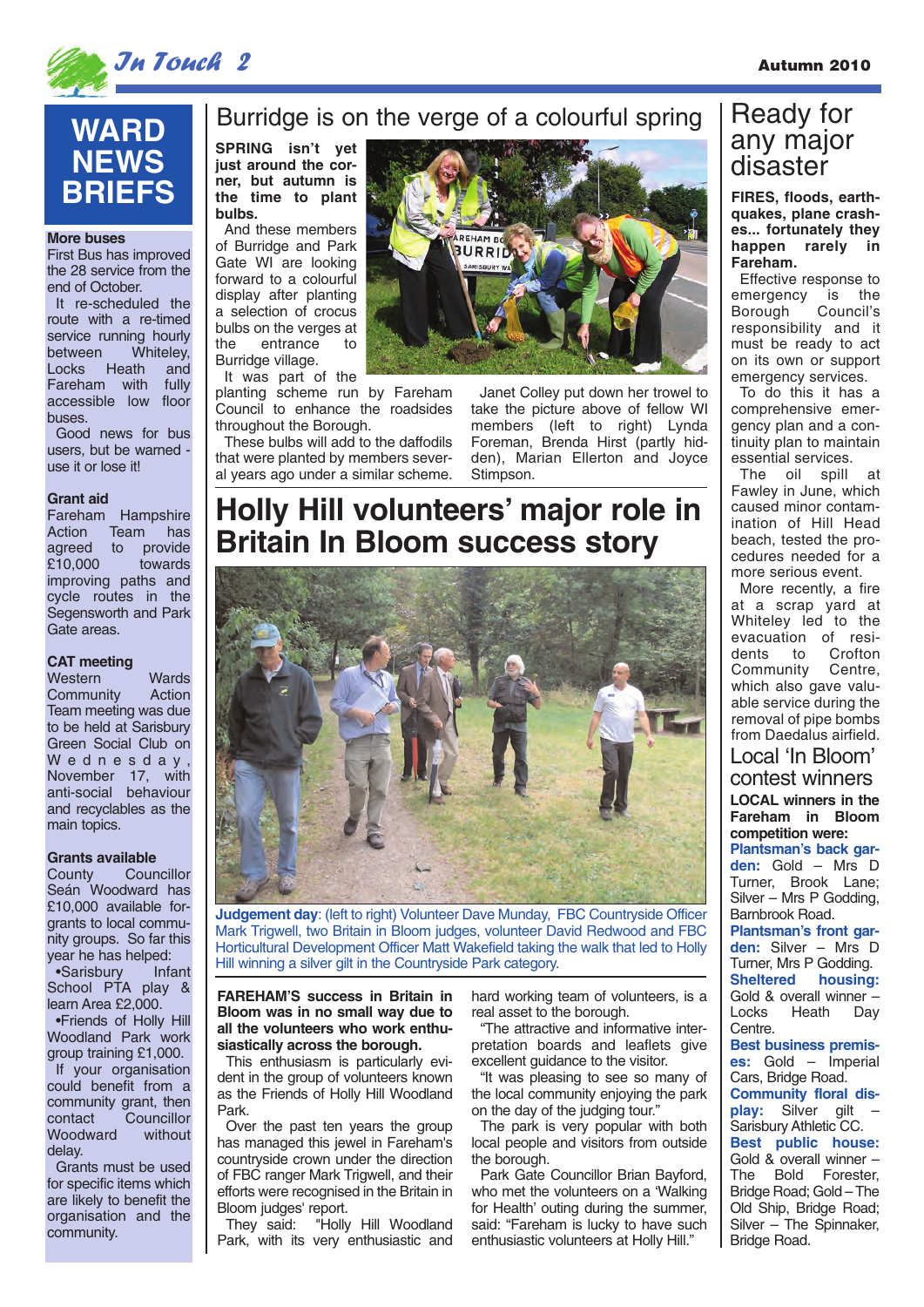### Those falling leaves show tree is thriving



**MANY residents were sad to see the old horse chestnut tree on Little Green, Sarisbury felled last year.** 

It was diseased and becoming a danger so it was replaced with a tulip tree in a joint effort by Sarisbury Residents' Association and Fareham Council, but that tree died.

Another was planted and is thriving, so autumn seemed a good time to invite the Mayor and Mayoress, Councillors Brian and Susan Bayford, to mark its replacement.

The Mayor cut a ribbon round the tree at a ceremony attended by association members and local councillors.

Association chairman Stephen Allen presented the Mayor with a cheque for his charity fund. **•Photo:** Stephen Allen,<br>the Mayor and Mayor Mayoress, Councillors David Swanbrow and Seán Woodward.

### **New minibus provides lifeline for Western Wards needy**



**A HUGE fund-raising effort has bought a new 13-seater minibus for use by CommuniCare in the Western Wards.**

The County Council contributed £5,000 and Fareham Council £2,000 towards the £33,750 cost.

CommuniCare has provided a transport service for 46 years for needy people who don't qualify for help, giving the more vulnerable a

frequent link to the outside world. The new vehicle has a passenger lift for the disabled and will provide a lifeline for the elderly and infirm in the Western Wards.

It runs around 750 journeys a year, taking people to weekly lunch clubs at Sarisbury Green Community Centre and Warsash Victory Hall, on shopping trips to the Locks Heath, Fareham and

Jamp

Whiteley shopping centres.

During the last year a team of CommuniCare volunteer 'taxis' took 577 people to hospital and 698 to their local GP surgery or medical centre.

**•Photos:** First passengers welcome their new transport and (right) Councillor Keith Evans and Council Leader Seán Woodward after handing over the keys.

### Sarisbury triumphs in Rose Bowl cup final

**SARISBURY Athletic Cricket Club is flourishing and enjoyed a particularly good season.** 

It has over 300 members from across the Western Wards, of whom half are under 15s which allows the club to field 6 colts teams with the youngest players under 9 years old.

Playing and moving up together each year helped the under-15 A team to be unbeaten league champions this year – a great change from when they came together as under-11s and rarely won.

The 1st XI was promoted to the Southern Premier League in 2008 and continued to perform well; other teams also consolidated their promotion.

Highlight was winning the Southampton Evening Cricket Cup at the Rose Bowl in front of a lively

crowd. The club has put a lot of resource into improv-



ing the Allotment Road ground and is grateful for the support from Fareham Council.

**THERE are vacancies for governors at Brookfield School and Whiteley Primary School.**<br>County Councillor Seán Woodward appoints governors to a number of schools in his Sarisbury Division on behalf of the local education authority. If anyone is interested in being appointed to this invaluable community role, then<br>please contact Councillor please contact Woodward at: sean.woodward@hants.gov.uk **Appeal to fill Western Wards vacancies for school governors**

# **PARK GATE & PRIORY PARK CONSERVATIVES**

**We are very active with social and political events and membership drives. If you would like further details, to join us, or to help in any way such as distribution of In Touch newsletters in your road, please contact your ward councillors.**



**Brian Bayford** 1 Camarque Close Whiteley PO15 7DT Tel: 01489 880740 email: bbayford@fareham.gov.uk



# **COUNTY COUNCILLOR**

**Fareham Sarisbury**

**Seán Woodward** 8 Persian Drive, Whiteley PO15 7BJ Tel: 01489 881030 email: sean.woodward@hants.gov.uk

**WARD COUNCILLORS Park Gate**



**Marian Ellerton** 230 Botley Road Burridge SO31 1BL Tel: 01489 570774 email: mellerton@fareham.gov.uk